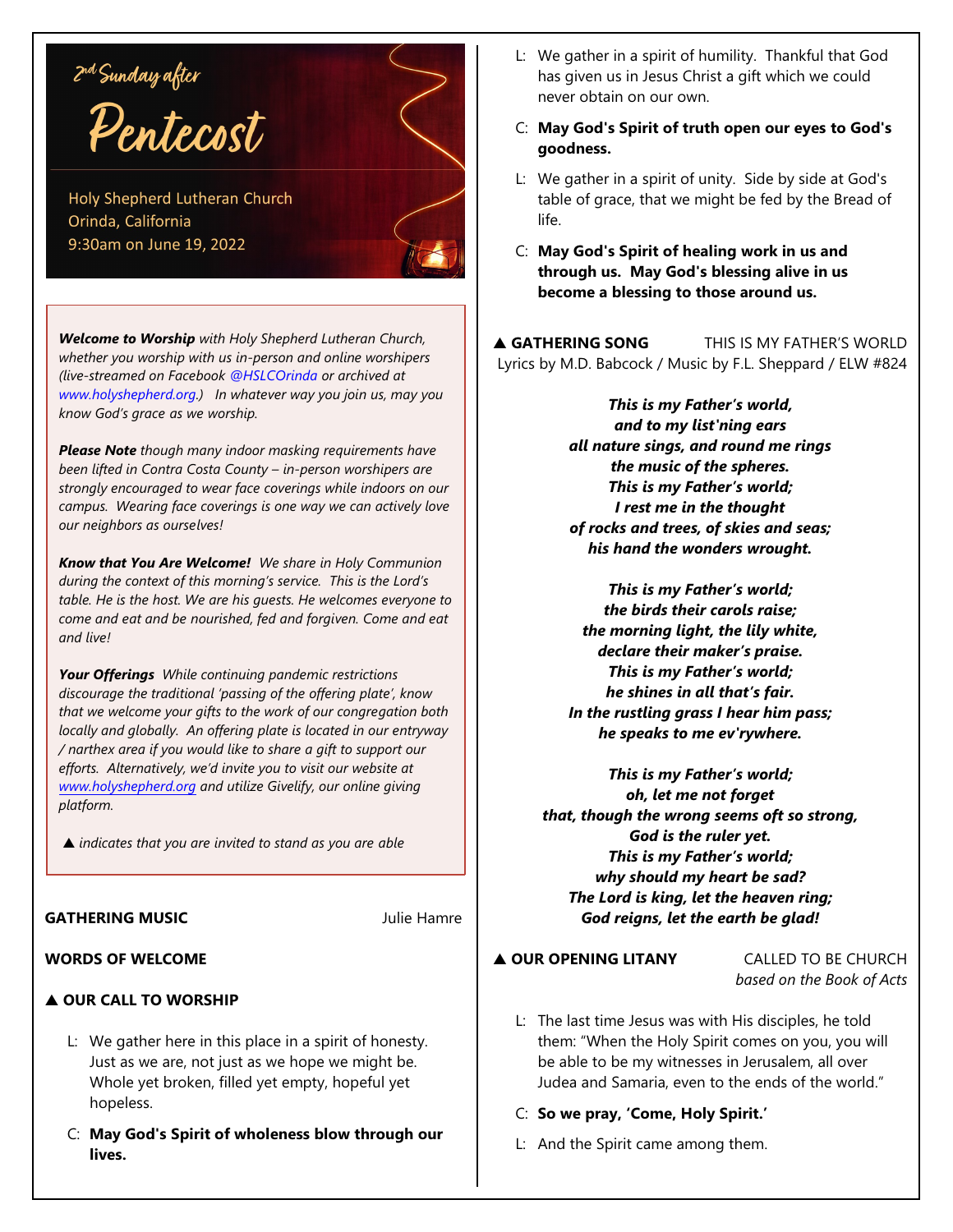- C: **And they began to speak to their neighbors about the amazing love of God.**
- L: And the Spirit stayed among them.
- C: **And they devoted themselves to learning and fellowship, to worship and prayer.**
- L: And the Spirit wove them together.
- C: **And they supported one another as they could, and were thankful for what they had.**
- L: The Spirit called them into action.
- C: **To speak the truth and to speak for God.**
- L: The Spirit challenged their assumptions.
- C: **And their eyes were opened to new possibilities.**
- L: The Spirit invited them to journey
- C: **And wherever they went, they spoke of the mighty acts of God.**
- L: May the same Spirit which called, gathered, enlightened and sanctified those first Christians be present with us.
- C: **For we pray, 'Come, Holy Spirit.'**
- L: So let us pray ....
- C: **Holy God Peter and John were bold to share the Good News of Jesus with both the 'haves' of this world and the 'have-nots'. Infuse us with your Spirit, that we too may proclaim all that Christ has revealed and rejoice in the glory he shares with us. Amen.**

## **THE LESSON** Acts 4:1-20

While Peter and John were speaking to the people, the priests, the captain of the temple, and the Sadducees came to them, much annoyed because they were teaching the people and proclaiming that in Jesus there is the resurrection of the dead. So they arrested them and put them in custody until the next day, for it was already evening. But many of those who heard the word believed, and they numbered about five thousand.

The next day their rulers, elders, and scribes assembled in Jerusalem, with Annas the high priest, Caiaphas, John, and Alexander, and all who were of the high-priestly family. When they had made the prisoners stand in their midst, they inquired, "By what power or by what name did you do this?" Then Peter, filled with the Holy Spirit, said to them, "Rulers of the people and elders, if we are being questioned today because of a good deed done to someone who was sick and are being asked how this man has been healed, let it be known to all of you, and to all the people of Israel, that this man is standing before you in good health by the name of Jesus Christ of Nazareth, whom you crucified, whom God raised from the dead. This Jesus is 'the stone that was rejected by you, the builders; it has become the cornerstone.' There is salvation in no one else, for there is no other name under heaven given among mortals by which we must be saved."

Now when they saw the boldness of Peter and John and realized that they were uneducated and ordinary men, they were amazed and recognized them as companions of Jesus. When they saw the man who had been cured standing beside them, they had nothing to say in opposition. So they ordered them to leave the council while they discussed the matter with one another.

They said, "What will we do with them? For it is obvious to all who live in Jerusalem that a notable sign has been done through them; we cannot deny it. But to keep it from spreading further among the people, let us warn them to speak no more to anyone in this name." So they called them and ordered them not to speak or teach at all in the name of Jesus. But Peter and John answered them, "Whether it is right in God's sight to listen to you rather than to God, you must judge; for we cannot keep from speaking about what we have seen and heard."

**KIDTALK** Pastor Pam Schaefer Dawson

**A SONG OF PRAISE** ALL HAIL THE POWER OF JESUS' NAME Lyrics by E. Perronet / Music by O. Holden / ELW #634

> *All hail the pow'r of Jesus' name! Let angels prostrate fall; bring forth the royal diadem and crown him Lord of all. Bring forth the royal diadem and crown him Lord of all.*

*Hail him, you heirs of David's line, whom David Lord did call - the God incarnate, man divine - and crown him Lord of all. The God incarnate, man divine - and crown him Lord of all.*

*Sinners, whose love can ne'er forget the wormwood and the gall, go spread your trophies at his feet and crown him Lord of all. Go spread your trophies at his feet and crown him Lord of all.*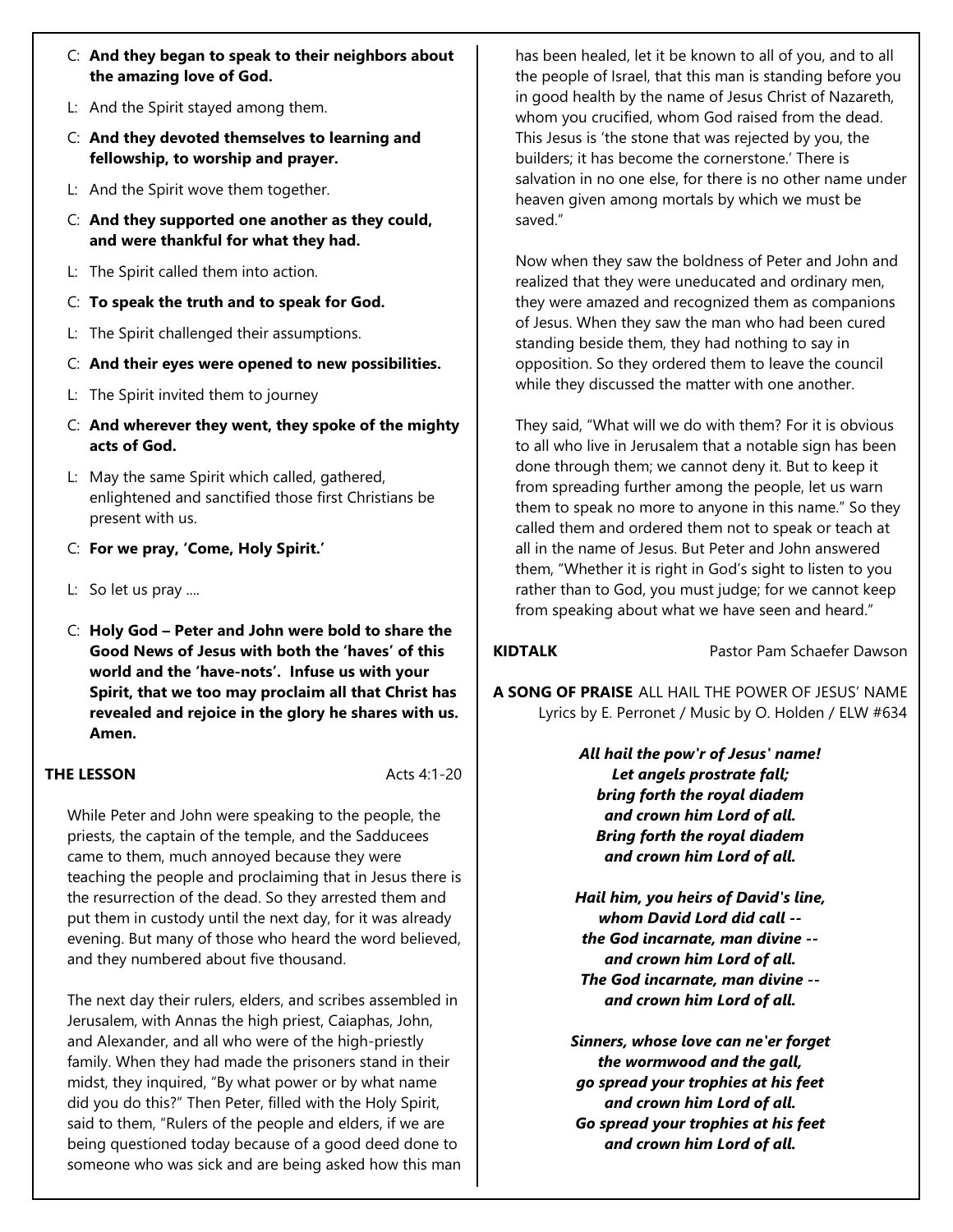*Let ev'ry kindred, ev'ry tribe on this terrestrial ball to him all majesty ascribe and crown him Lord of all. To him all majesty ascribe and crown him Lord of all.*

**THE SERMON Pastor Pam Schaefer Dawson** 

 **OUR AFFIRMATION OF FAITH** THE APOSTLES' CREED

**I believe in God, the Father almighty, creator of heaven and earth.**

**I believe in Jesus Christ, God's only Son, our Lord, who was conceived by the Holy Spirit, born of the virgin Mary, suffered under Pontius Pilate, was crucified, died, and was buried; he descended to the dead. On the third day he rose again; he ascended into heaven, he is seated at the right hand of the Father, and he will come to judge the living and the dead.**

**I believe in the Holy Spirit, the holy catholic church, the communion of saints, the forgiveness of sins, the resurrection of the body, and the life everlasting. Amen.**

#### **THE PRAYERS OF GOD'S PEOPLE**

*Empowered by the Holy Spirit to manifest the Good News to the ends of the earth, we pray for the church, for people in need, and for all of creation, utilizing the prayer refrain "God, in your mercy, hear our prayer."*

**THE MUSICAL OFFERING HOW BEAUTIFUL** Lyrics and Music by Twila Paris

## **A THE COMMUNION LITANY**

L: Let us pray: Lord Jesus, you came to us as a tiny Baby born in danger and discomfort. You grew into a Man whom the world can never forget. You offered up your body and blood for the sake of our broken lives and our broken world. So come to us now in this bread and this wine. Unite us and strengthen us by your presence and through your Word, that we might be your faithful children in this world.

For together we remember that – on the night in which he was betrayed – our Lord Jesus took bread and gave thanks; broke it and gave it to his disciples, saying: "Take and eat; this is my body, given for you. Do this for the remembrance of me." Again, after supper, he took the cup, gave thanks and gave it for all to drink, saying: "This cup is the new covenant in

my blood, shed for you and for all people for the forgiveness of sin. Do this for the remembrance of me." And that same Jesus who called us to remember, and who is present with us now, is the One who taught us all to pray:

C: **Our Father, who art in heaven, hallowed be thy name, thy kingdom come, thy will be done, on earth as it is in heaven. Give us this day our daily bread; and forgive us our trespasses as we forgive those who trespass against us; and lead us not into temptation, but deliver us from evil. For thine is the kingdom, and the power and the glory, forever and ever. Amen.**

#### **HOLY COMMUNION**

*As we share in the gift of Holy Communion this morning, we invite you to come to the Altar Rail and kneel or stand as you are able. You are encouraged to remove your mask once you have arrived at the Altar Rail, and don it anew before returning to your seat. During the serving of Holy Communion, you are invited to sing the following song with our Worship Team.*

NOW THE SILENCE Lyrics by J. Vajda / Music by C. Schalk / ELW #460

> *Now the silence, Now the peace Now the empty hands uplifted Now the kneeling, Now the plea Now the Father's arms in welcome Now the hearing, Now the power Now the vessel brimmed for pouring Now the body, Now the blood Now the joyful celebration Now the wedding, Now the songs Now the heart forgiven leaping Now the Spirit's visitation Now the Son's epiphany Now the Father's blessing Now Now Now*

#### COME, LET US EAT

Lyrics and Music by Billema Kwillia / ELW #491 (please join in singing the echoed *bold* print lines)

*Come, let us eat, for now the feast is spread, come, let us eat, for now the feast is spread. Our Lord's body let us take together, our Lord's body let us take together.*

*Come, let us drink, for now the wine is poured, come, let us drink, for now the wine is poured. Jesus' blood poured let us drink together, Jesus' blood poured let us drink together.*